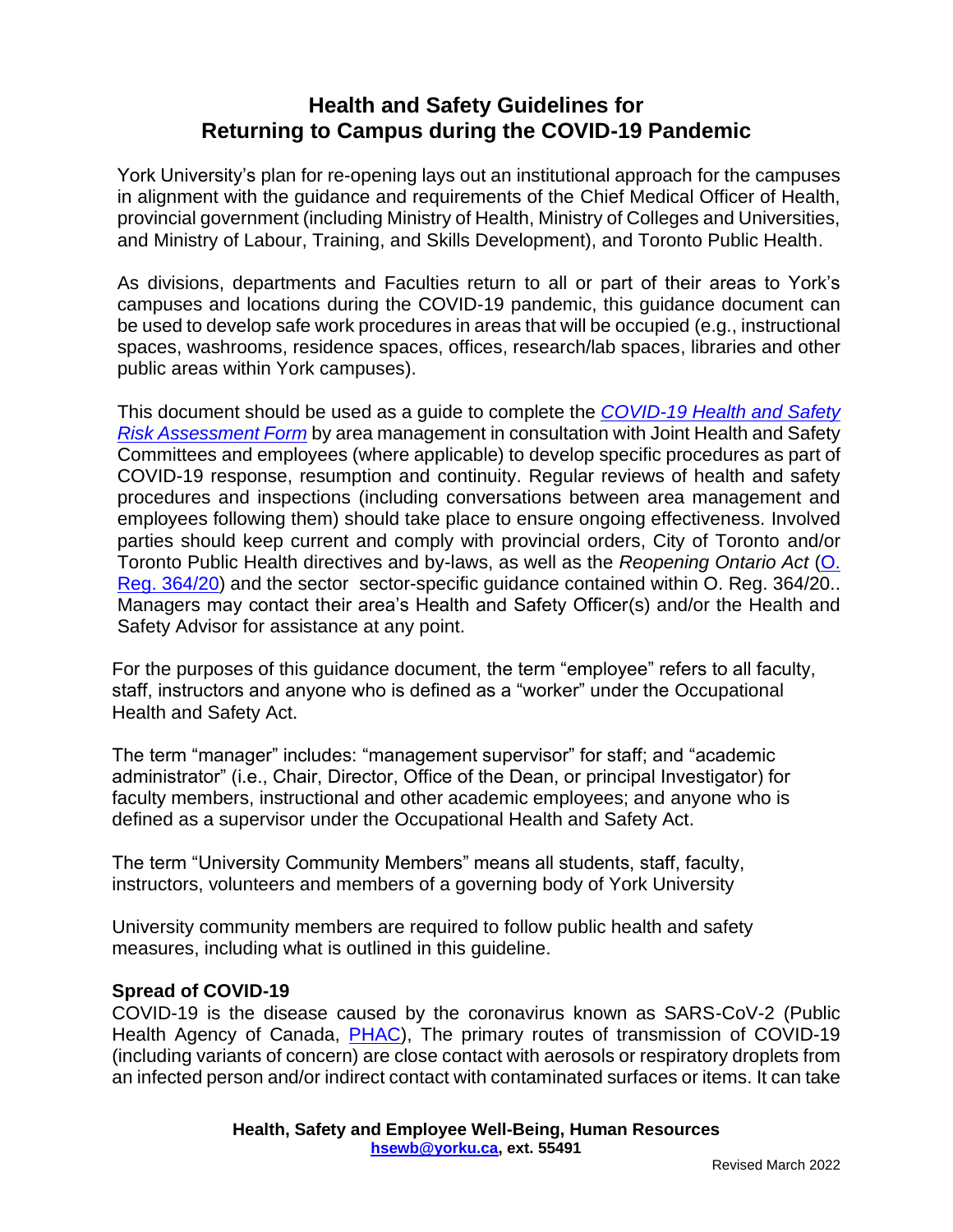up to 14 days for people to start showing symptoms. For detailed symptoms, go to York [University's YU Screen.](https://yorku.ubixhealth.com/) It is important to note that, transmission can occur even when individuals are not showing symptoms (i.e., asymptomatic).

## **Hierarchy of Controls**

The application of the Hierarchy of Controls (i.e., elimination, substitution engineering, administrative, then personal protective equipment [PPE]) is a recognized approach to containment of hazards, where the levels of control at the highest (elimination and substitution) are considered the most effective at mitigating the risk of exposures, compared to the lowest level of control (i.e., between the worker and the hazard, such as PPE). This fundamental method for protecting against hazards such as COVID-19, will be applied where feasible. It is important to know that PPE is the least effective in protection and should always be used only when other options are not available.



In addition to the hierarchy of controls, below are some general strategies:

# **1. General Strategies to prevent the spread of COVID-19:**

- Stay at home when sick;
- Follow the recommendations of the government and the public health agencies regarding self-monitoring and self-isolation;
- Unless otherwise indicated by the area, York does not require but continues to encourage physical distancing where it is reasonable. It is especially encouraged if masks are removed (e.g., while eating or drinking);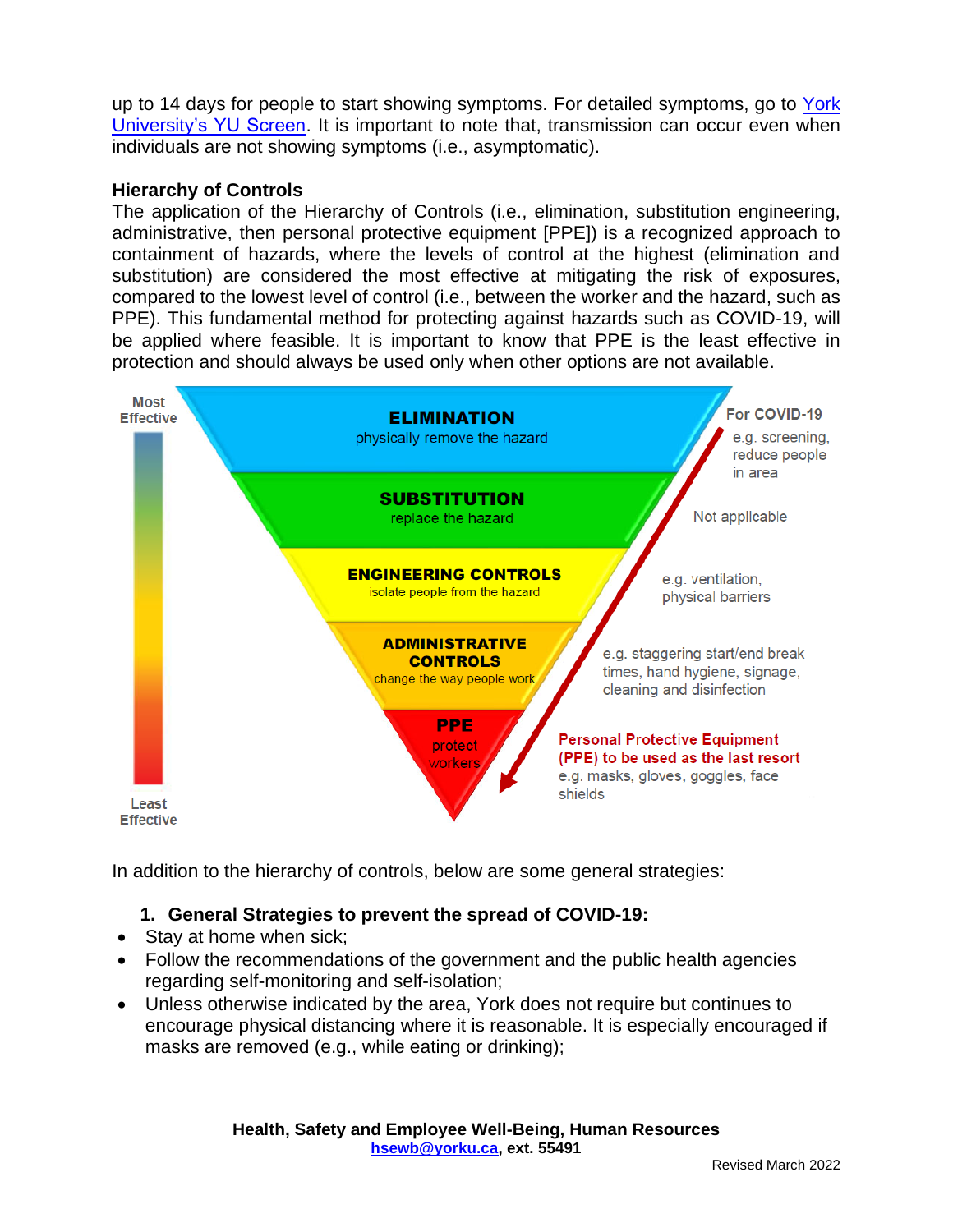- Frequent cleaning of high touch surfaces. Enhanced cleaning protocols will be put in place for areas returning to campus;
- Avoid touching eyes, nose or mouth, especially with unwashed hands;
- Frequent handwashing with soap and water;
- Use alcohol-based hand sanitizers when handwashing facilities are unavailable;
- Cover coughs and sneezes with tissues or into your sleeves. Dispose of used facial tissues immediately. If you do not have a facial tissue, cough or sneeze into your elbow;
- Speak to your Manager or other applicable personnel for tasks that may require PPE (e.g., medical or procedural masks, face shields, goggles), in areas where physical distancing cannot be maintained;
- Masks alone will not prevent the spread of COVID-19. University community members and guests are encouraged to consistently adhere to good hygiene and public health measures, including frequent hand washing and physical distancing where appropriate;
- Require mandatory vaccination when accessing York campuses for in-person activities. Refer to York's [Vaccination Mandate Policy](https://www.yorku.ca/secretariat/policies/policies/covid-19-vaccination-mandate/)
- University community members and [guests](https://www.yorku.ca/bettertogether/wp-content/uploads/sites/299/2021/12/COVID-19-Protocol-for-HS-Information-for-non-contractor-guests.pdf) must complete and pass daily COVID-19 self-screening prior to coming on campus, via [YU Screen.](https://yorku.ubixhealth.com/) Community members are not permitted to attend campus if they do not pass screening. University community members (including guests) need to be prepared to present their YU Screen clearance screen when asked.

# **2. Screening, Self-Disclosure and Incident Management Protocol**

This protocol provides information and guidance to university community members, contractors, visitors, and managers overseeing areas/teams with respect to selfdisclosure of COVID-19, screening practices and incident management processes. For details of this protocol, visit [https://yubettertogether.info.yorku.ca/important-links](https://yubettertogether.info.yorku.ca/important-links-resources/)[resources/.](https://yubettertogether.info.yorku.ca/important-links-resources/)

University community members and quests should go to [YU Screen,](https://yorku.ubixhealth.com/) to complete a daily self-screening before arriving on campus. University community members and guests must be "cleared" before arriving to campus. University community members (including guests) need to be prepared to present their YU Screen clearance screen when asked. If symptoms develop during the day, community members must leave campus immediately and update their status on YU Screen by completing the screening tool again.

Everyone is encouraged to download the Government of Canada's [COVID Alert mobile](https://covid-19.ontario.ca/covidalert)  [app](https://covid-19.ontario.ca/covidalert) to get notified if they may have been exposed to COVID-19, and let their Manager and the Health, Safety and Employee Well-Being (HSEWB) office know if they test positive without disclosure of any personal information.

### **3. Respiratory Etiquette**

The best way to prevent infection is to avoid being exposed to the virus with general prevention measures indicated above. Cover your cough or sneeze with a tissue, then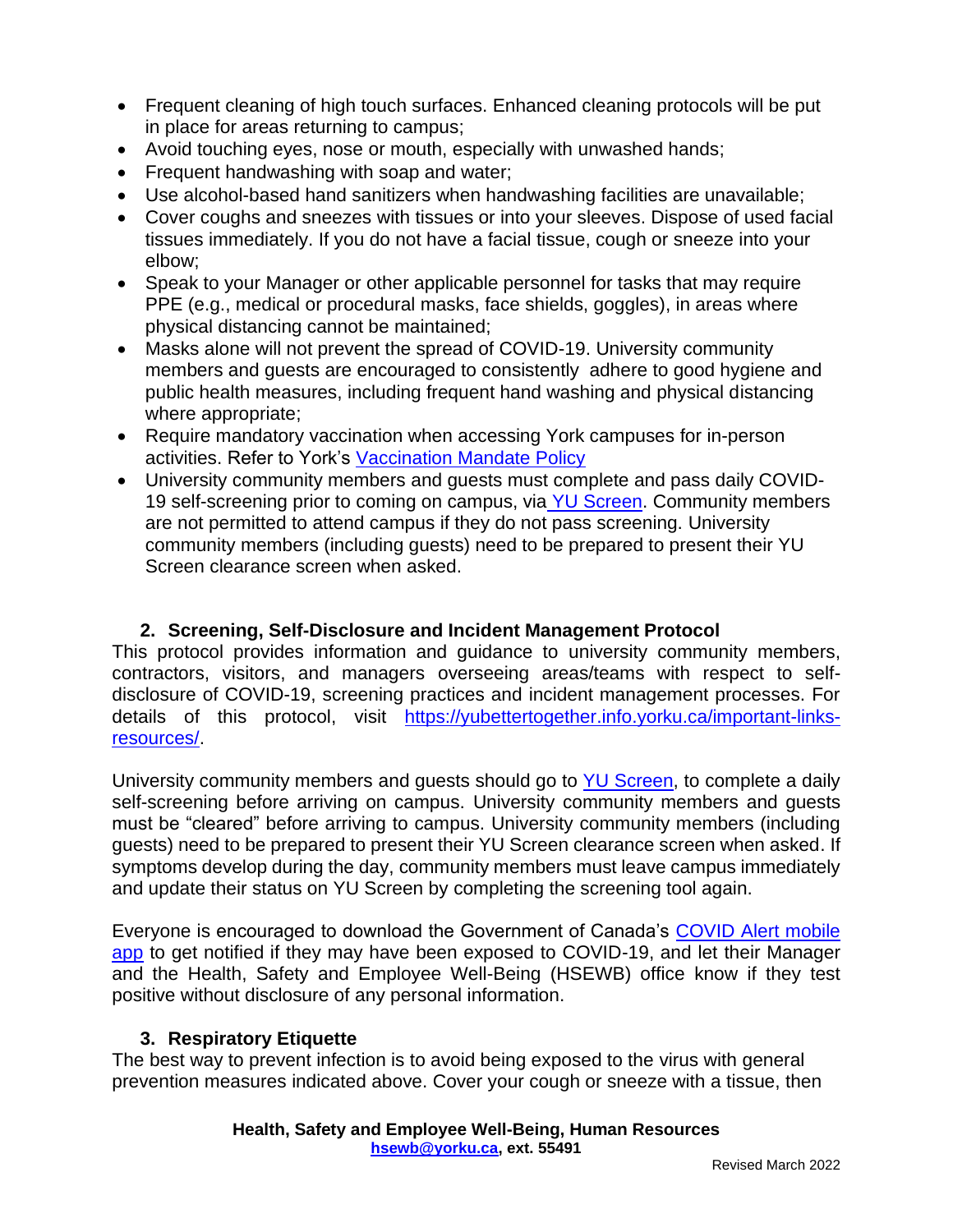immediately throw the tissue in the garbage and wash your hands. If you do not have a tissue, sneeze or cough into your sleeve or arm to prevent the spread of respiratory droplets. A reminder that university community members must wear a mask on York's campuses while indoors, and when outdoors when physical distance cannot be maintained.

### **4. Handwashing/Hand sanitizing**

Handwashing remains one of the most effective ways of preventing transmission and protecting individuals from respiratory viruses, including COVID-19. Proper handwashing helps prevent the transfer of the COVID-19 virus from surface to surface, and from contaminated surfaces or materials to the hands and subsequently to other parts of the body – particularly the eyes, nose and mouth.

University community members are reminded to wash their hands frequently with soap and water, thoroughly, for at least 20 seconds, scrubbing the backs of the hands, between the fingers and under the fingernails. Dry hands completely afterward. Use alcohol-based hand sanitizers when handwashing facilities are unavailable.

Hand sanitizers have been installed on York's campuses in high traffic, public circulation areas such as entrances, service counters, elevator lobbies and outside washrooms, as determined by risk assessment in approved space use on campus. It is encouraged that community members carry a personal supply of hand sanitizer if they intend to use it in other spaces on campus.

## **5. Physical Distancing**

Physical distancing, defined as maintaining a 2-metre distance from others, has proven to be an effective way to reduce the spread of COVID-19. As of March 2022, unless indicated otherwise by the area, York does not require but continues to encourage physical distancing where it is reasonable. It is especially encouraged if masks are removed (e.g., while eating or drinking)

### **6. Shared Spaces**

For departments, [COVID-19 Health and Safety Risk Assessment](https://yulink-new.yorku.ca/group/yulink/return-to-campus-resources) will need to be conducted by Managers to ensure applicable health and safety measures have been put in place.

### Designated Meeting Spaces

To ensure all in-person meeting participants remain safe, the following measures should be applied in shared meeting spaces:

- Unless otherwise indicated by the area, meeting attendees are encouraged to give space to one another where reasonable, and especially in those instances where masks may be removed. Masks are always worn by attendees, unless actively eating or drinking;
- Spaces are cleaned/disinfected after use;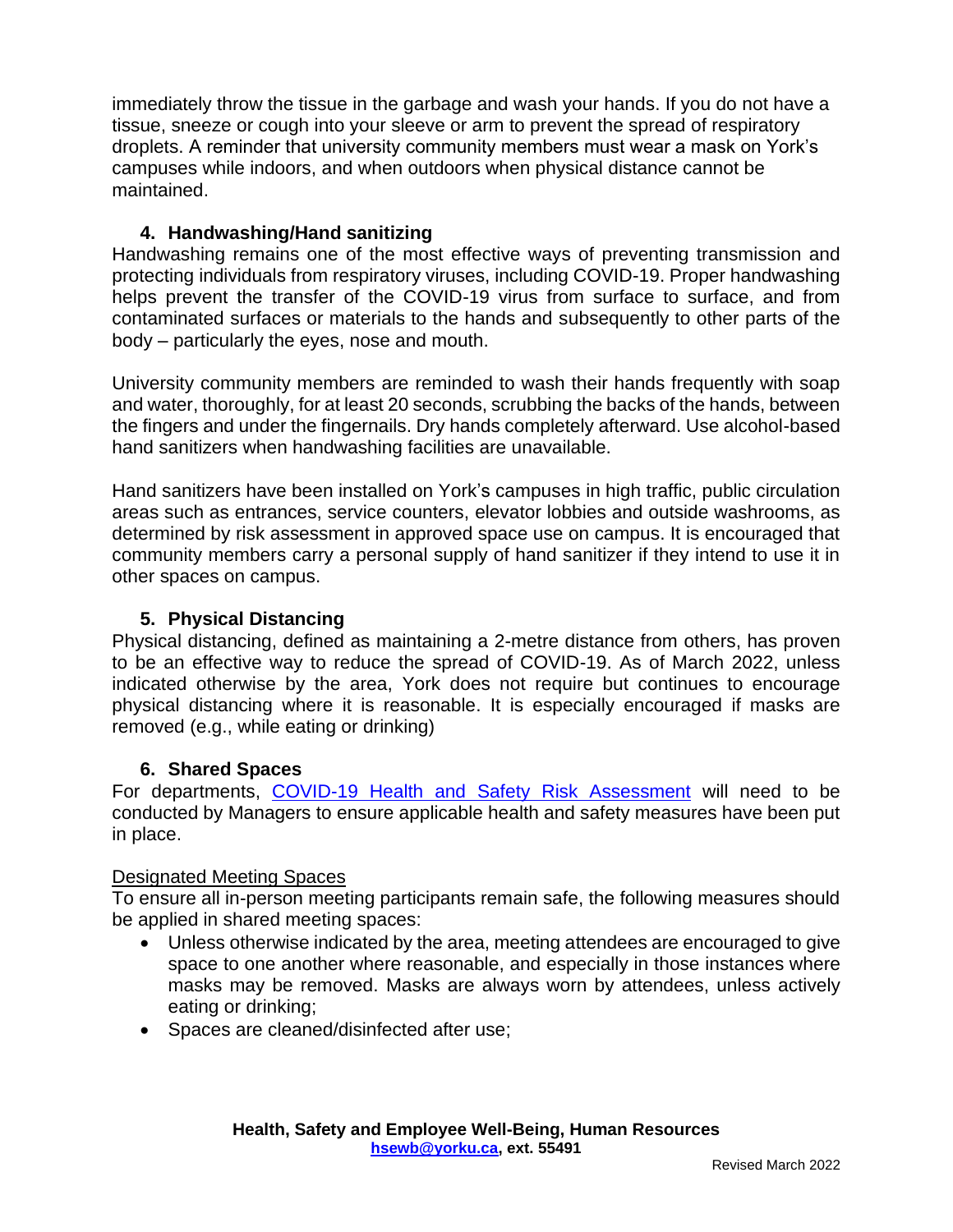• Until at least the end of the Winter 2022 term, only active eating and drinking (e.g., a quick sip of a beverage) is permitted, where physical distancing can be maintained

## Designated Eating spaces

Departments may designate additional spaces within their areas for the consumption of meals and packed lunches, such as employee lounges, kitchenettes, meeting rooms or closed-door offices. As masks will be removed for eating and drinking, these areas need to adhere to additional practices to minimize the spread of COVID-19. Some recommended practices include:

- If indicated by the area, physical distancing where it is reasonable;
- Staggering lunch/break periods as applicable;
- Adequate ventilation (refer to HVAC section below);
- Use any outdoor spaces or open areas that are available and weather permitting, if possible; and
- Increase cleaning frequency for high touched and shared surfaces

### **Important tips for eating and drinking:**

- Food may be purchased from on-campus eateries given current COVID-19 safety monitoring at York;
- Wash or disinfect hands before/after eating or drinking ;
- No sharing of food/utensils:
- Clean/disinfect tables, microwaves, and other commonly handled items before/after use;
- Dispose of garbage;
- Remove masks indoors only when actively eating or drinking, then replace immediately afterwards;

### **7. Masks**

Wearing a well-fitted mask is one of several public health measures used to reduce the spread and contamination of aerosols and/or respiratory droplets, a method of source control to protect ourselves and others.

As per the [Public Health Agency of Canada,](https://www.canada.ca/en/public-health/services/diseases/2019-novel-coronavirus-infection/prevention-risks/about-non-medical-masks-face-coverings.html) while non-medical masks can help prevent COVID-19 spread, medical masks and respirators provide better protection. Non-medical masks are not classified as personal protective equipment (PPE). If a respirator (e.g., N95) is required for a specific job hazard, they are PPE and, as such, fit testing and other Respirator Program requirements should be followed.

Use of a mask alone will not prevent the spread of COVID-19. It is one of several measures that work in tandem to protect you and others around you. It is critical to continue to follow further public health measures and university direction, described above in General Strategies, such as screening daily, not coming to campus if symptomatic or feeling unwell, practicing physical distancing where reasonable, and properly washing your hands often.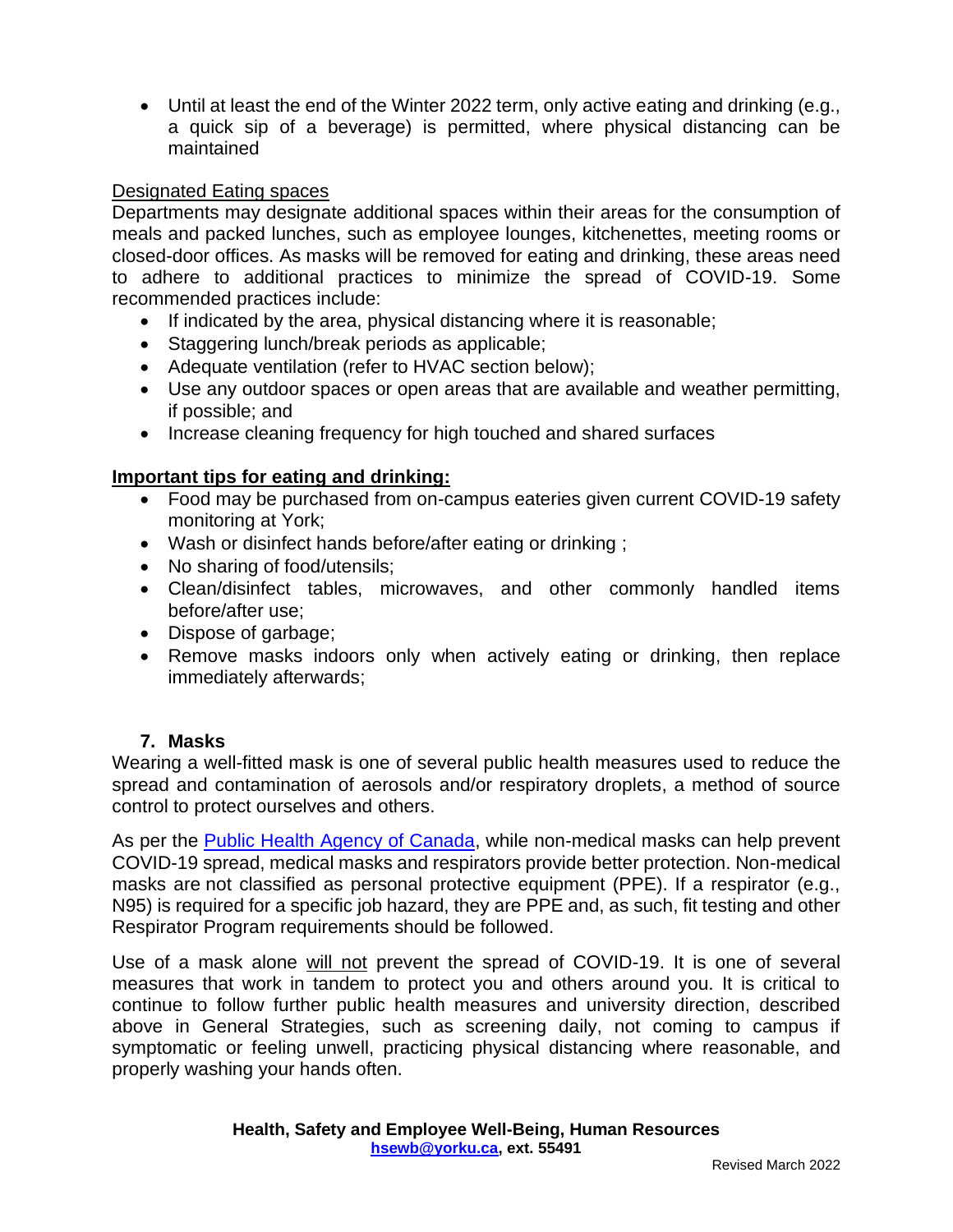It is mandatory to wear masks in all indoor spaces at York University. A mask is also required outdoors when physical distancing cannot be maintained:

Indoor university spaces include: lobbies, elevators, hallways and corridors, stairwells, washrooms, service desks, cafeterias and lunchrooms, common areas in residences, study lounges, meeting rooms, classrooms, research and teaching labs, shared or open-space offices, and other locations used in common, particularly where practicing physical distancing may be difficult or unpredictable.

All York community members should wear a mask in a manner that covers their mouth, nose and chin before entering a location where a mask is required, and for the duration of their stay, unless an accommodation applies (information about accommodations can be found on [Mask FAQs\)](https://yulink-new.yorku.ca/documents/20182/15096541/Mask+or+Face+Covering+-+FAQs-+Final.pdf/8fea1cf4-71f3-4fee-872f-e8dd7653ff64).

Signage on the proper use and how to safely put on (don) and take off (doff) masks are posted in visible areas. More information can be found at [York University's Mask Protocol](https://www.yorku.ca/bettertogether/wp-content/uploads/sites/299/2022/02/2022-Jan-27_YorkUniversityMaskProtocolV9-Final.pdf) and [Mask FAQs.](https://yulink-new.yorku.ca/documents/20182/15096541/Mask+or+Face+Covering+-+FAQs-+Final.pdf/8fea1cf4-71f3-4fee-872f-e8dd7653ff64)

It is important to understand that masks have limitations and need to be used safely. When using a mask:

- Properly wash or sanitize your hands immediately before putting the mask on, and practice good hand hygiene while wearing it.
- Secure the disposable mask with the ties or ear loops.
- Adjust the mask to ensure full coverage of the mouth, nose and chin. Use the flexible nosepiece and pinch around nose to secure the upper part of the mask. While holding mask in place at nose, pull the lower part of mask below the chin.
- Proper wear allows for comfortable breathing without restriction.
- The mask should not impair vision or interfere with tasks.
- The mask should not be shared with others.
- Avoid touching your mask, but if you do, make sure to wash or sanitize your hands right after.
- Change your mask as soon as it gets damp or soiled.
- To wash re-usable non-medical cloth masks, put them directly into the washing machine or into a disposable bag that can be emptied into the washing machine.
- Re-useable non-medical cloth masks may be laundered with other items using a hot cycle, and then dried thoroughly.
- Store the mask in a clean paper bag until it is worn.
- Discard disposable masks that cannot be washed, in a plastic-lined garbage bin after use. Kindly do not dispose used masks in the blue recycle bins.

Follow the [Mask Information Sheet](https://yulink-new.yorku.ca/documents/20182/15096541/Face+Covering+Information+Sheet+-+Final.pdf/928219cd-00ca-4419-945f-e0a29db44e4d) on how to use a mask properly and understand its limitations.

A mask should not be placed on or used by:

• Children under two years of age;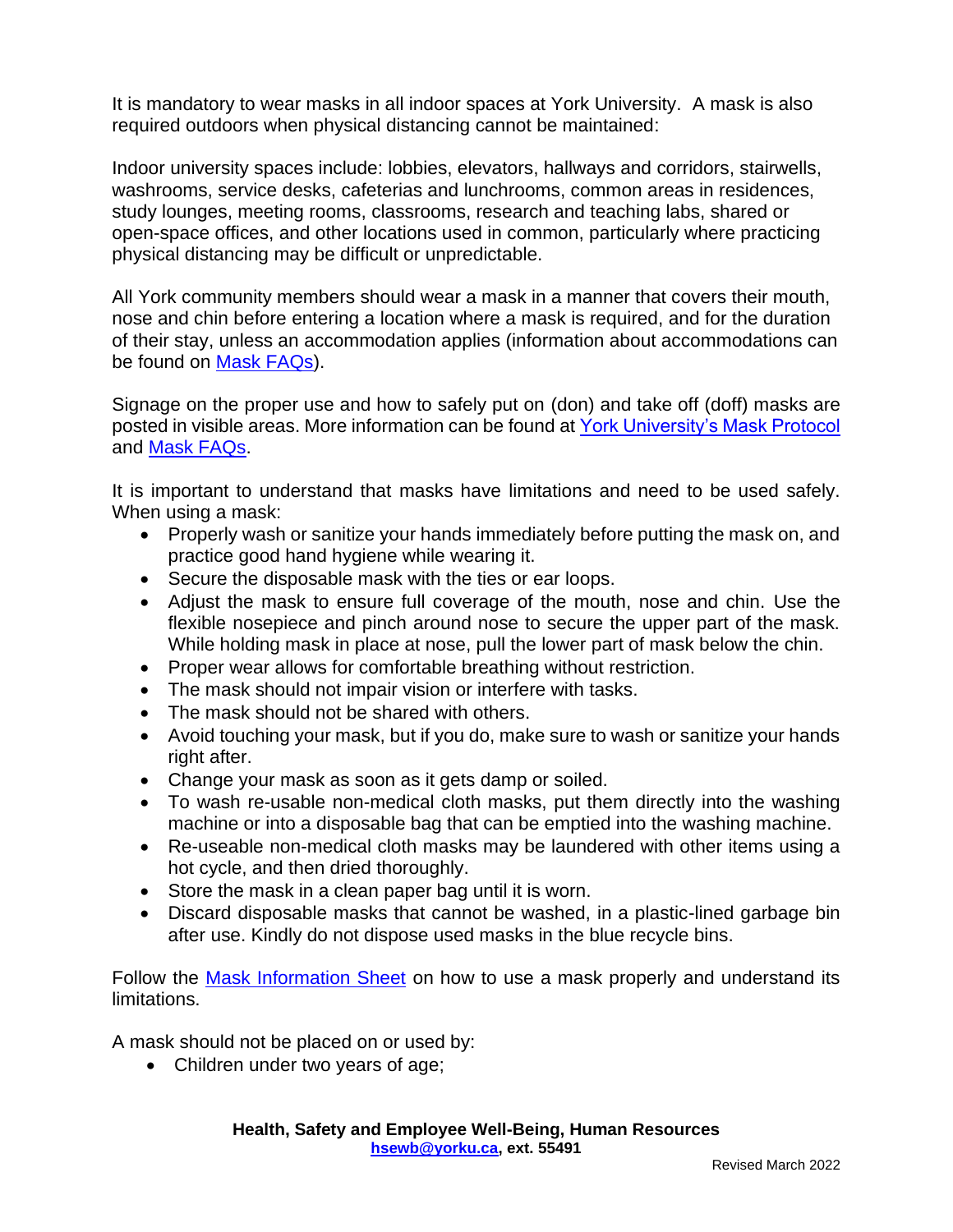- Persons with an underlying medical condition which inhibits their ability to wear a mask;
- Persons who are unable to place or remove a mask without assistance; and
- Persons who require accommodation in accordance with the Ontario Human Rights Code that precludes the wearing of a mask.

A mask may be temporarily removed under exceptional circumstances. Please refer to the [Mask FAQs](https://yulink-new.yorku.ca/documents/20182/15096541/Mask+or+Face+Covering+-+FAQs-+Final.pdf/8fea1cf4-71f3-4fee-872f-e8dd7653ff64) guideline for further guidance.

## **8. Face shields**

A face shield is a device that has a transparent window or visor supported in front of the face that provides a barrier of protection to the eyes, nose and lips. Face shields can be used as PPE to provide eye protection, in addition to surgical masks. They are an alternative to other acceptable forms of eye protection, such as goggles or safety glasses with side shields.

Do not use face shields in place of masks. There is insufficient evidence that face shields used without a mask are suitable for use as source control masking or PPE. A mouth shield, or other device that provides a barrier of protection to only the mouth and nose, is not a face shield or a mask and should not be used as source control or as PPE.

## **9. Personal Protective Equipment**

Personal Protective Equipment (PPE) are items worn to provide a barrier to help prevent potential exposure. At York, pre-existing procedures surrounding the use of PPE will continue based on the activities that are usually conducted (e.g., research, handling chemicals, etc.)

COVID-19 spreads by aerosols and/or respiratory droplets of an infected person to others with whom they have been in close contact with. Infection prevention and controls are in place to minimize the spread of respiratory droplets. Precautions for tasks performed at York include:

- o Follow the requirements for wearing masks, as applicable to your task(s). A face shield does not provide equivalent protection as a mask. A mask should be worn, and if needed, a face shield or goggles on top of that.
- o University community members should wash their hands regularly using soap and water for at least 20 seconds; where this is not possible, use an alcohol-based hand sanitizer comprised of at least 60% alcohol
- o Gloves are not required for COVID-19 prevention as proper hand washing is sufficient. However, gloves must be worn when it is anticipated that hands will come into contact with mucous membranes, broken skin, tissue, blood, bodily fluids, secretions, excretions, contaminated equipment or environmental surfaces.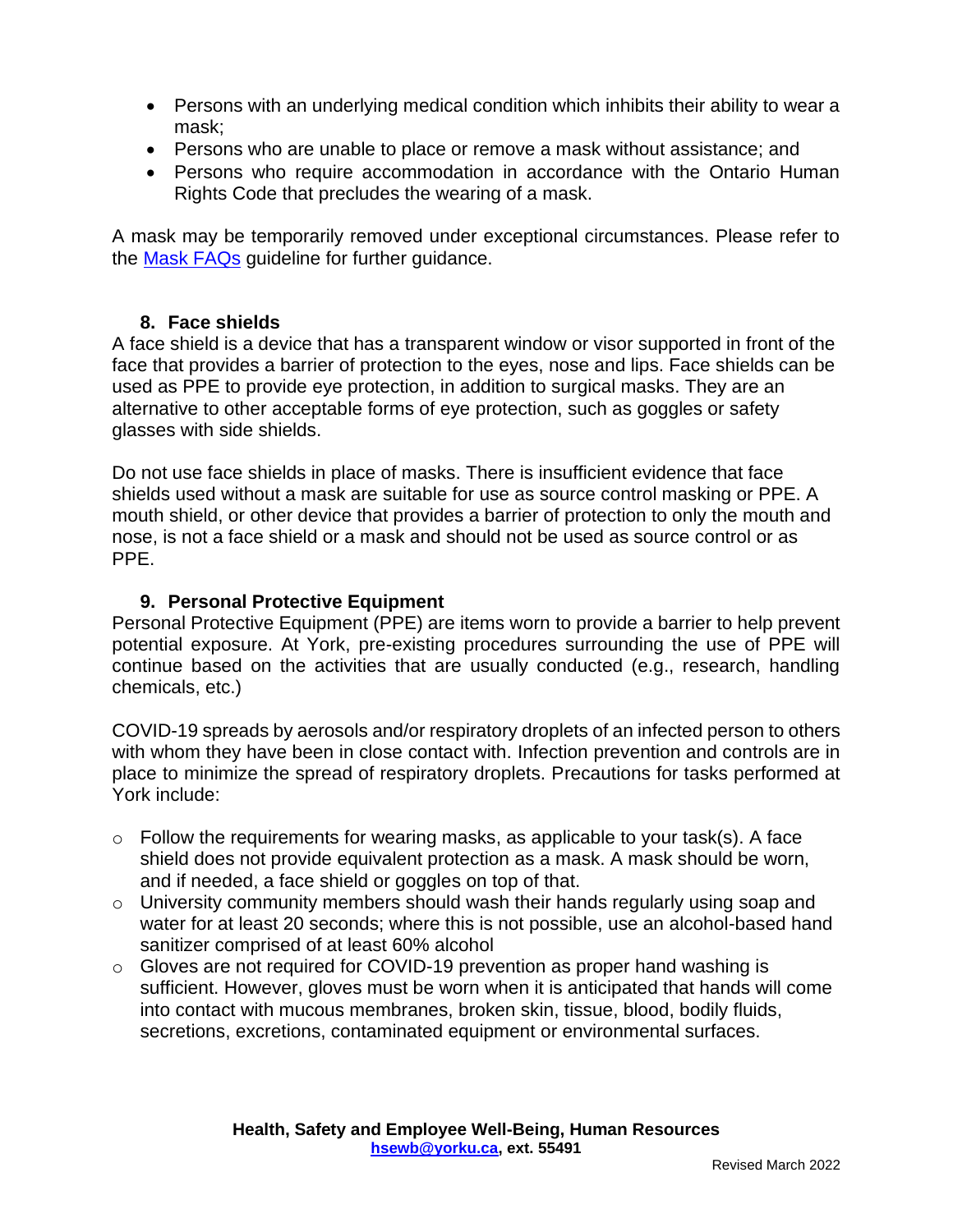o Additional PPE may need to be worn (e.g., eye protection, goggles or a face shield) while in close proximity/contact with others, as determined by the health and safety risk assessment.

Where procedures are developed specific to COVID-19, training and education needs to be provided to applicable staff and faculty, including the safe use of PPE.

Employees and where applicable, students should follow existing PPE protocols for performing tasks (e.g., contact with people experiencing homelessness on campus, Community Safety Security Services responding to medical calls, those in contact with animals for research etc.).

Employees should follow standard operating procedures and label directions for all cleaning products and other chemicals used for disinfection in their respective area(s).

| Area / Activity on                                                         | <b>Procedures to follow</b>                                                                                                                                                                                                                                                                                                                                                                                                                                                                                                                                             | <b>Additional Resources</b>                                                                                                                  |
|----------------------------------------------------------------------------|-------------------------------------------------------------------------------------------------------------------------------------------------------------------------------------------------------------------------------------------------------------------------------------------------------------------------------------------------------------------------------------------------------------------------------------------------------------------------------------------------------------------------------------------------------------------------|----------------------------------------------------------------------------------------------------------------------------------------------|
| Campus                                                                     |                                                                                                                                                                                                                                                                                                                                                                                                                                                                                                                                                                         |                                                                                                                                              |
| Labs, studios/shops<br>and other types of<br>work/study/research<br>spaces | Continue following pre-existing<br>$\bullet$<br>procedures surrounding the use<br>of PPE based on the work<br>activities that are performed<br>Additional and/or alternate<br>$\bullet$<br>COVID-19 plans that have been<br>put in place by the<br>areas/Faculties/departments<br>should also be followed to ensure<br>added precautions for health and<br>safety of personnel.                                                                                                                                                                                         | Refer to <b>Employee</b><br><b>Return to Campus</b><br><b>Checklist for</b><br>Labs/Research/Machine<br><b>Shops</b> for further<br>details. |
| Faculty/Instructors                                                        | Masks must be worn in all indoor<br>spaces. However, in very rare<br>and exceptional circumstances, if<br>wearing a mask materially<br>impairs the effectiveness of a<br>teaching activity, the mask can be<br>temporarily removed. Unless<br>otherwise indicated by the area,<br>York does not require but<br>continues to encourage physical<br>distancing where it is reasonable.<br>If a mask must be removed<br>during teaching, it is encouraged<br>to maintain 2-metres physical<br>distance from others. Please put<br>the mask back on as soon as<br>possible. |                                                                                                                                              |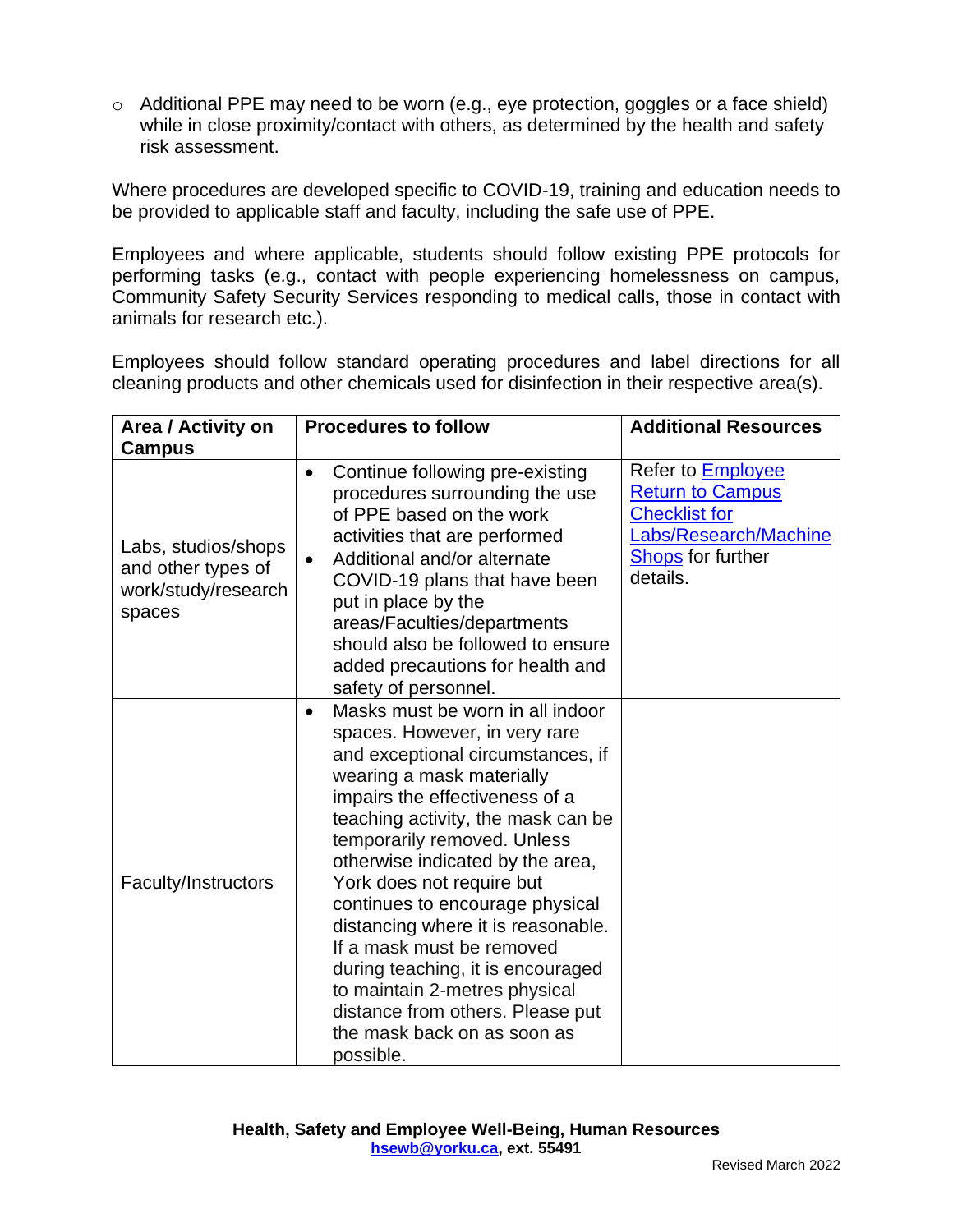| Cleaning and<br>disinfecting<br>(Facility Services /<br>Custodial staff)                                                                       | Fit-tested N95 respirators are<br>٠<br>currently recommended only for<br>specific procedures in health care<br>settings or for other tasks where<br>N95 respirators are required<br>When Facility Services staff are<br>$\bullet$<br>cleaning the area/surfaces<br>associated with a probable or<br>confirmed COVID-19 case,<br>surgical or procedural mask and<br>eye protection (e.g. goggles, face<br>shield), gloves and disposable<br>coveralls must be used.<br>Manufacturer instructions must<br>be followed for donning and<br>doffing PPE.<br>When cleaning, it is important<br>that disinfectants used are not<br>sprayed onto surfaces. Instead,<br>wipe surface down with a cloth<br>soaked/saturated with an<br>adequate disinfectant solution.<br>For full effectiveness, allow<br>enough contact time prior, as per<br>the disinfectant | Where N95 respirators<br>are required, York's<br><b>Respiratory Protection</b><br>Program must be<br>followed. For example,<br>users must be clean-<br>shaven and fit-tested. |
|------------------------------------------------------------------------------------------------------------------------------------------------|--------------------------------------------------------------------------------------------------------------------------------------------------------------------------------------------------------------------------------------------------------------------------------------------------------------------------------------------------------------------------------------------------------------------------------------------------------------------------------------------------------------------------------------------------------------------------------------------------------------------------------------------------------------------------------------------------------------------------------------------------------------------------------------------------------------------------------------------------------|-------------------------------------------------------------------------------------------------------------------------------------------------------------------------------|
| Dons (Residences)<br>- Cleaning of bodily<br>fluids<br>- Any other work<br>activity involving<br>isolation rooms                               | Fit-tested N95 respirators are<br>currently recommended only for<br>specific procedures in health care<br>settings or for other tasks where<br>N95 respirators are required<br>Eye Protection (goggles, safety<br>$\bullet$<br>glasses)<br>Protective coveralls (e.g., tyvex<br>$\bullet$<br>suiting)<br>Hand Protection (gloves)<br>$\bullet$                                                                                                                                                                                                                                                                                                                                                                                                                                                                                                         | Where N95 respirators<br>are required, York's<br><b>Respiratory Protection</b><br>Program must be<br>followed. For example,<br>users must be clean-<br>shaven and fit-tested. |
| Housing Staff -<br>Maintenance and<br><b>Custodial Staff</b><br>(Any work activity<br>involving isolation<br>rooms e.g.,<br>cleaning, repairs) | Fit-tested N95 respirators are<br>$\bullet$<br>currently recommended only for<br>specific procedures in health care<br>settings or for other tasks where<br>N95 respirators are required<br>Eye Protection (goggles, safety<br>٠<br>glasses)<br>Protective coveralls (e.g., tyvex<br>suiting)<br>Hand Protection (gloves)                                                                                                                                                                                                                                                                                                                                                                                                                                                                                                                              | Where N95 respirators<br>are required, York's<br><b>Respiratory Protection</b><br>Program must be<br>followed. For example,<br>users must be clean-<br>shaven and fit-tested. |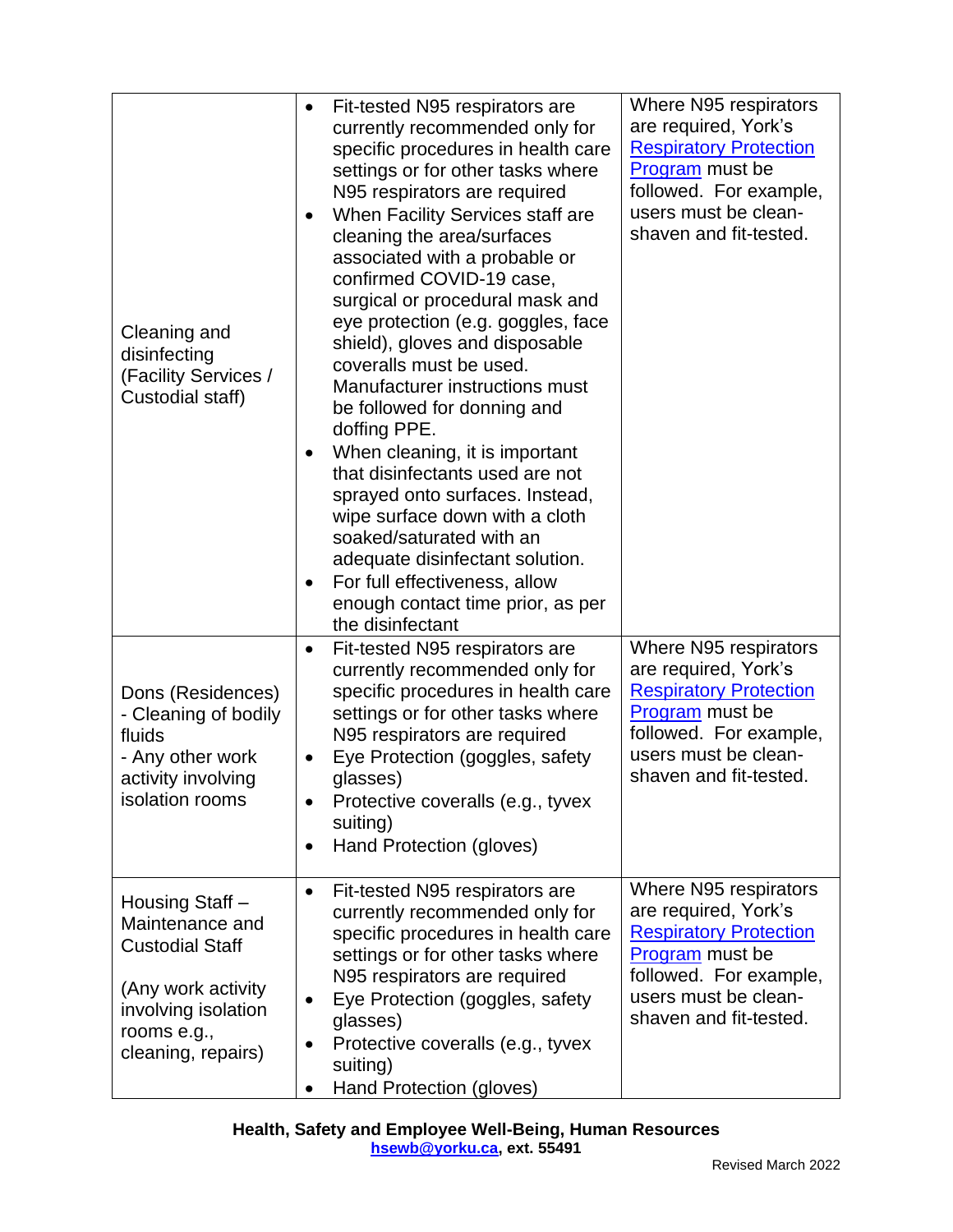| <b>Facilities</b><br>Maintenance<br>(Any work activity<br>involving isolation<br>rooms e.g., repairs) | Fit-tested N95 respirators are<br>$\bullet$<br>currently recommended only for<br>specific procedures in health care<br>settings or for other tasks where<br>N95 respirators are required<br>Eye Protection (goggles, safety<br>$\bullet$<br>glasses)<br>Protective coveralls (e.g., tyvex<br>$\bullet$<br>suiting)<br>Hand Protection (gloves)                                                                                                                                                                                                                      | Where N95 respirators<br>are required, York's<br><b>Respiratory Protection</b><br>Program must be<br>followed. For example,<br>users must be clean-<br>shaven and fit-tested. |
|-------------------------------------------------------------------------------------------------------|---------------------------------------------------------------------------------------------------------------------------------------------------------------------------------------------------------------------------------------------------------------------------------------------------------------------------------------------------------------------------------------------------------------------------------------------------------------------------------------------------------------------------------------------------------------------|-------------------------------------------------------------------------------------------------------------------------------------------------------------------------------|
| <b>Security Services</b>                                                                              | Follow existing PPE protocols for<br>$\bullet$<br>responding to medical calls<br>If responding to a sick individual,<br>$\bullet$<br>wear appropriate N95 mask if<br>available and fit-tested, otherwise<br>a medical mask should be worn<br>The individual suspected or<br>confirmed to have COVID-19<br>should be instructed to wear a<br>surgical or procedural mask<br>Fit-tested N95 respirators are<br>$\bullet$<br>currently recommended only for<br>specific procedures in health care<br>settings or for other tasks where<br>N95 respirators are required | Where N95 respirators<br>are required, York's<br><b>Respiratory Protection</b><br>Program must be<br>followed. For example,<br>users must be clean-<br>shaven and fit-tested. |

# **10.Training and Communication**

All York employees are who are authorized by their department or faculty, required to work on campus must do the following:

- Complete the mandatory one-time [Return to Campus –](https://moodle.yorku.ca/moodle/course/view.php?id=182465) COVID-19 training **prior** to first attending campus.
- Review and stay-up-to-date with any changes communicated via email, by HSEWB, in regards to Return to Campus - COVID-19 training

Taking the **Return to Campus – COVID-19** does not immediately permit anyone to go on campus. Employees will receive specific information about return to campus through their Manager.

Signage related to COVID-19 will be posted in high traffic areas such as lobbies, shared laundry areas, and other relevant common areas as appropriate to raise awareness about COVID-19 and to encourage healthy behaviors.

# **11.Enhanced Ventilation and Air Filtration**

**Health, Safety and Employee Well-Being, Human Resources [hsewb@yorku.ca,](mailto:hsewb@yorku.ca) ext. 55491**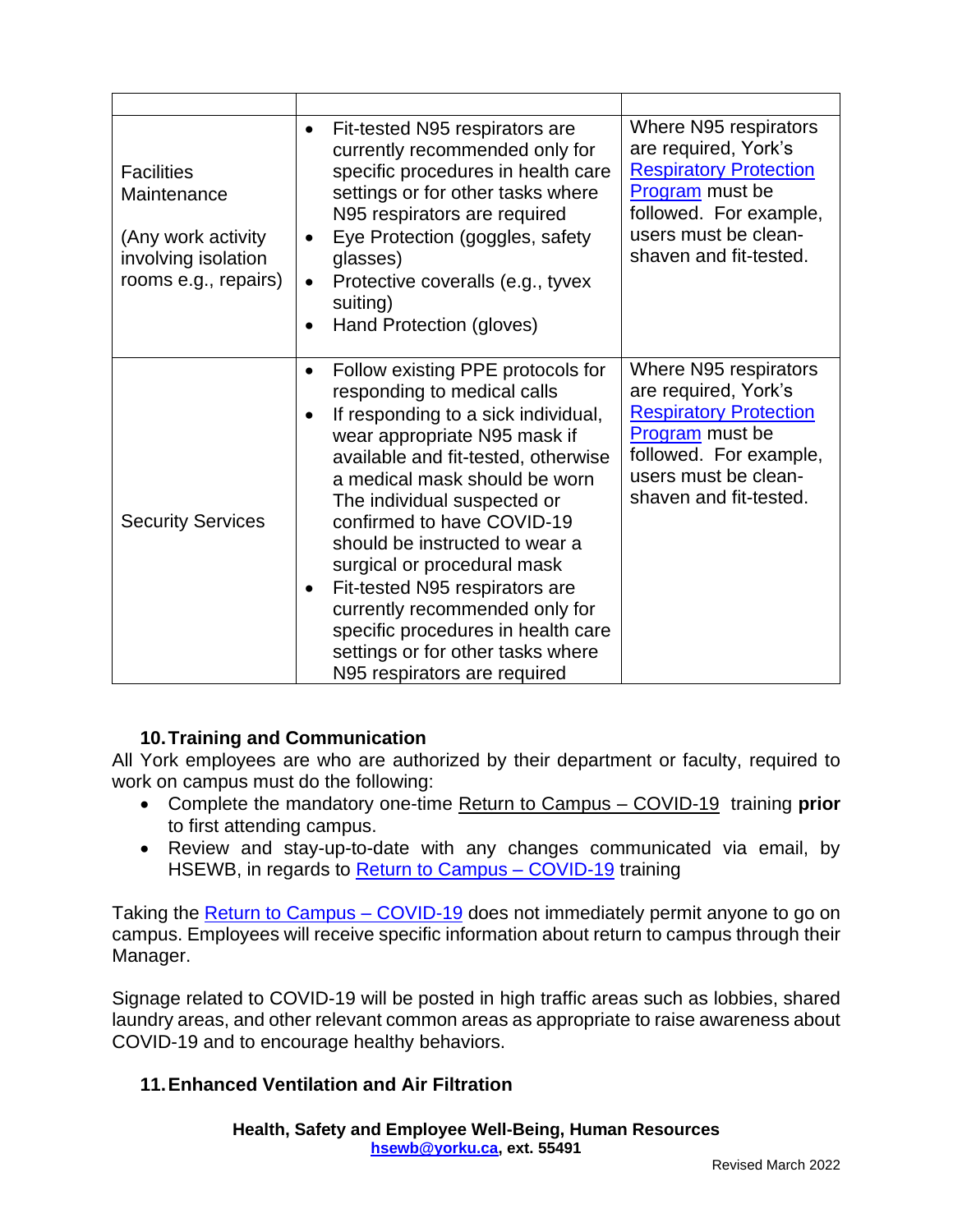In response to COVID-19, Facility Services have improved airflow in buildings by installing high quality filtration products, to protect against airborne COVID-19 virus particles. Facilities Services continue to maintain, and service HVAC systems as required. All academic buildings have mechanical ventilation in place to allow fresh air to be circulated. Upgrades focused on maximizing the amount of fresh air that the systems can handle. Systems are run 24/7 to improve air flow.

Time is allowed for the air in classroom spaces to be purged before students arrive and after they leave. Facility Services also use air filters similar to those found in hospitals, especially in highly occupied buildings. These filters are being replaced at a higher rate of frequency for increased health and safety protection. Facility Services also follow the latest recommendations and guidance set by the American Society of Heating, Refrigerating and Air-Conditioning Engineers.

For further information, refer to YU Better Together [Ventilation page.](https://www.yorku.ca/bettertogether/ventilation/)

# **12.Environmental Cleaning and Disinfection**

# *i. Common/shared surfaces*

Cleaning practices are to be performed as required by the applicable Toronto Public Health Guidelines, by [dedicated cleaning staff.](https://facilities.info.yorku.ca/services/custodial/)

Cleaning and disinfecting of high-touch surfaces and shared objects will be done frequently and when visibly dirty. Shared environmental surfaces include commonly touched surfaces such as sinks/faucets, toilets, electronics (computers and peripherals e.g., printers, keyboards, mice, touch screens and controls), equipment (e.g., tools, machines), furniture and other fixed items, such as plexiglass barriers, counter tops, stairway rails, floors, elevators and walls. Cleaning of shared environmental surfaces will be determined by area management.

Outdoor spaces that are open for use, such as parking lots, grounds etc. will be monitored and cleaned as required (e.g., discarded gloves, masks, litter).

Cleaning and disinfecting of staff/student washrooms and other areas will be done as necessary throughout the day to maintain sanitation. Hydration stations are cleaned and disinfected at least twice a day and signage emphasizing public health measures are posted near hydration stations. All persons are encouraged to fill water bottles rather than drinking directly from the mouthpiece of water fountains.

For more information on custodial service offerings at York: <https://www.yorku.ca/facilities/>

### *ii. Shared Tools/Equipment*

• Proper hand washing is the most effective way in preventing the transfer of the COVID-19 virus from surface to surface, from the contaminated surface or material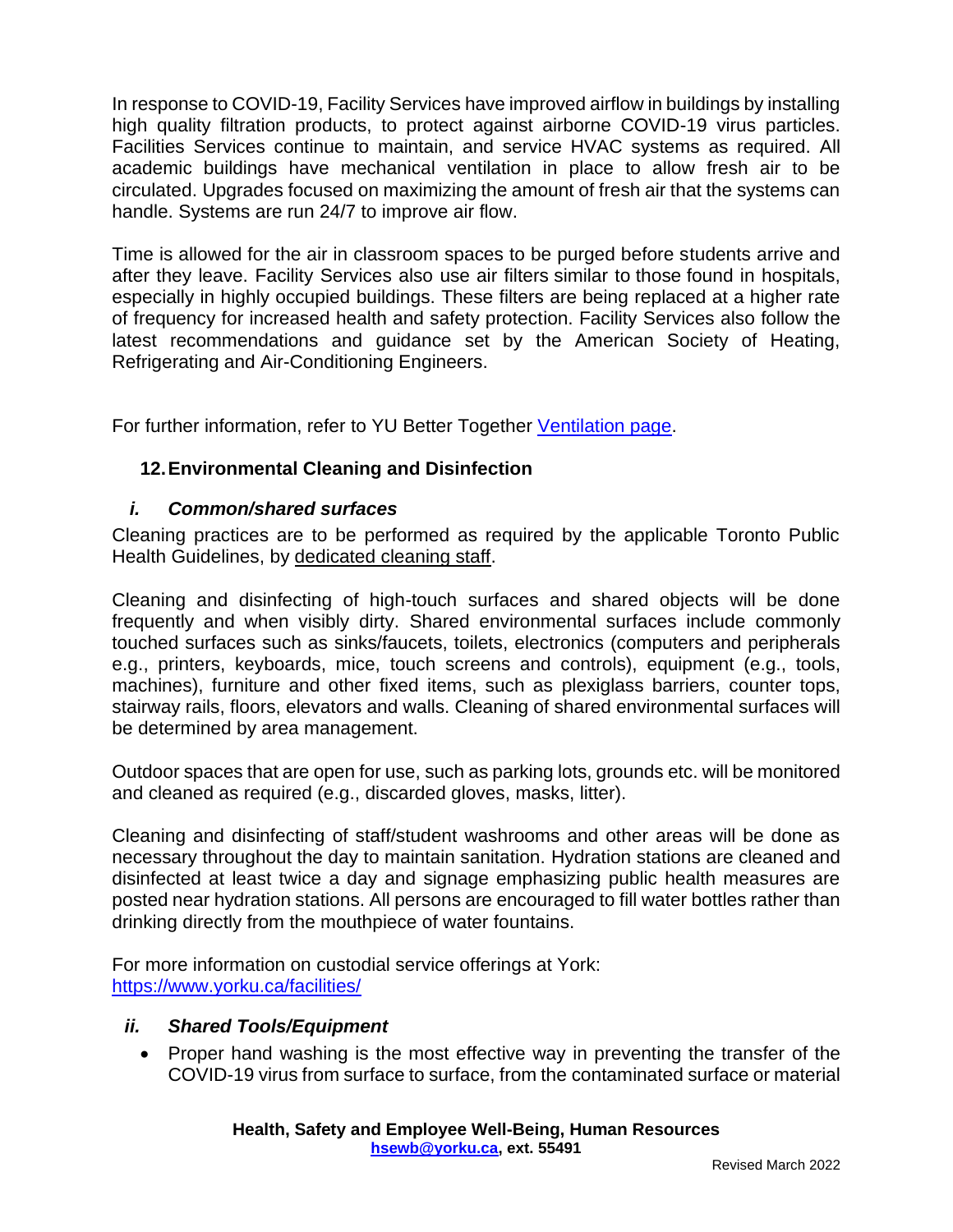to the hands and then to other parts of the body, particularly the eyes, nose, and mouth.

- Avoiding or reducing the sharing of tools/equipment (where possible) is considered the most effective control measure. Where this is not possible, cleaning/disinfecting the hand tools/equipment that workers will be touching will add another layer of protection.
- Specific details on tool/machine sharing and cleaning will be determined by the area management, as per the risk assessment.
- Always wash your hands before touching your face or eating, or before getting into your vehicle to go home, regardless of other precautions taken.
- Disinfectant solutions must be prepared and used according to the manufacturer's recommendations for concentration, volume and contact time.
- Products used for cleaning and disinfection should follow manufacturers' recommendations and safety data sheet when preparing and handling safely, and appropriate PPE should be used to avoid chemical exposures.
	- o Staff (drivers and passengers) operating or using university vehicles whether owned, leased or rented must be masked. Consider asking passengers to sit in the back to maintain physical distance.
	- o Consider improving fresh air circulation using the vehicle climate control system and opening windows.
	- o Avoid the recirculated air option.

## **Additional Information**

More information can be found in [WHO's Interim Guidance Document on Cleaning and](https://www.who.int/publications-detail-redirect/cleaning-and-disinfection-of-environmental-surfaces-inthe-context-of-covid-19)  [disinfection of environmental surfaces](https://www.who.int/publications-detail-redirect/cleaning-and-disinfection-of-environmental-surfaces-inthe-context-of-covid-19) in the context of COVID-19 and IHSA'S Guidance on Tool Sharing-Constructor/Employer Procedure during COVID-19

Toronto Public Health Guidance for Post-Secondary Institutions includes additional guidance with specific measures and precautions that can be considered, based on the tasks and activities conducted for the following areas:

- Classrooms and Labs
- Facility Services
- On-campus dining/restaurants
- Student placements
- Athletics and Recreation
- Music
- Campus amenities
- Residences
- Events and gatherings
- Libraries
- International students and staff
- Campus clubs

Managers can access the [latest public health guidance](https://www.toronto.ca/home/covid-19/covid-19-reopening-recovery-rebuild/covid-19-reopening-guidelines-for-businesses-organizations/covid-19-guidance-post-secondary-schools/) with respect to their area-specific operations. They should implement appropriate measures to ensure the health and safety of staff and faculty. Managers are encouraged to reach out to their Health and Safety Advisors as needed.

### **Accessibility**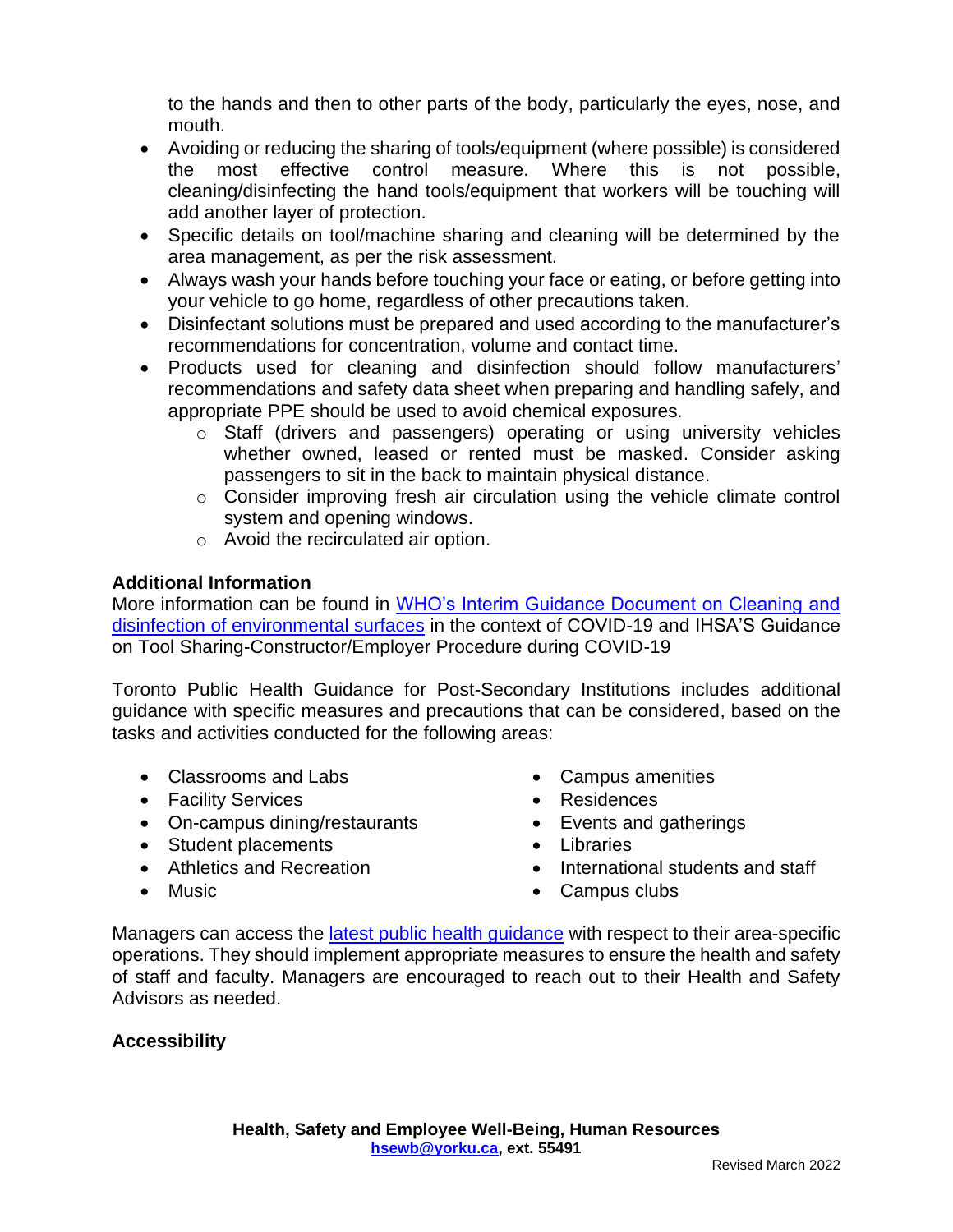Managers should consider and plan for university community members with special needs (e.g., accessible COVID-19 information and resources for those who are hearingimpaired, or visually-impaired).

## **Other Resources**

- [A Community of Care Commitment](https://www.yorku.ca/bettertogether/creating-a-community-of-care/)
- [Mental Health and Well-being –](https://yulink-new.yorku.ca/group/yulink/covid-19) resources
- [EFAP](https://yulink-new.yorku.ca/group/yulink/employee-and-family-assistance)
- [Health, Safety and Employee Well-Being,](https://yulink-new.yorku.ca/group/yulink/health-safety-and-employee-well-being) [Respiratory Protection Program](https://yulink-new.yorku.ca/documents/20182/1360664/Respirator+Protection+Program/f32b6886-569a-48c7-8252-32fb4c0acb3b)
- Infrastructure Health & Safety Association (IHSA), Guidance on Tool Sharing (Hand Tools) Constructor/Employer Procedure during COVID-19: [https://www.ihsa.ca/pdfs/alerts/COVID19/guidance-on-tool-sharing-constructor](https://www.ihsa.ca/pdfs/alerts/COVID19/guidance-on-tool-sharing-constructor-employer-procedure-during-covid-19.pdf)[employer-procedure-during-covid-19.pdf](https://www.ihsa.ca/pdfs/alerts/COVID19/guidance-on-tool-sharing-constructor-employer-procedure-during-covid-19.pdf)

### **Referenced documents**

- [Employee Return to Campus Checklist for Labs/Research/Machine Shops](https://yulink-new.yorku.ca/group/yulink/return-to-campus-resources)
- [COVID-19 Health and Safety Risk Assessment Form](https://yulink-new.yorku.ca/group/yulink/return-to-campus-resources)
- [Return to Campus COVID-19 Training](https://moodle.yorku.ca/moodle/course/view.php?id=182465)
- [YU-Better website](https://yubettertogether.info.yorku.ca/)
- [York U COVID-19 Protocol for Self Disclosure, Screening and Incident](https://yulink-new.yorku.ca/documents/20182/12787045/COVID-19+Self+disclosure+screening+and+incident+mgmt/1962346f-adf9-4f35-b6d8-b27a91f8d98a)  **[Management](https://yulink-new.yorku.ca/documents/20182/12787045/COVID-19+Self+disclosure+screening+and+incident+mgmt/1962346f-adf9-4f35-b6d8-b27a91f8d98a)**
- [Government of Canada COVID-19 Alert App](https://covid-19.ontario.ca/covidalert)

# **References**

- Toronto Public Health COVID-19 Guidance for Post-Secondary Institutions [March 8, 2022\)](https://www.toronto.ca/home/covid-19/covid-19-reopening-recovery-rebuild/covid-19-reopening-guidelines-for-businesses-organizations/covid-19-guidance-post-secondary-schools/)
- Toronto Public Health COVID-19 Guidance for Workplaces
- [\(March 7, 2022\)](https://www.toronto.ca/home/covid-19/covid-19-reopening-recovery-rebuild/covid-19-reopening-guidelines-for-businesses-organizations/covid-19-guidance-employers-workplaces-businesses/)Government of Canada COVID-19 Website: [https://www.canada.ca/en/public-health/services/diseases/coronavirus-disease](https://www.canada.ca/en/public-health/services/diseases/coronavirus-disease-covid-19.html)[covid-19.html](https://www.canada.ca/en/public-health/services/diseases/coronavirus-disease-covid-19.html)
- Public Health Agency of Canada, COVID-19 mask use: Advice for community settings. Retrieved from: [https://www.canada.ca/en/public](https://www.canada.ca/en/public-health/services/diseases/2019-novel-coronavirus-infection/prevention-risks/about-non-medical-masks-face-coverings.html)[health/services/diseases/2019-novel-coronavirus-infection/prevention](https://www.canada.ca/en/public-health/services/diseases/2019-novel-coronavirus-infection/prevention-risks/about-non-medical-masks-face-coverings.html)[risks/about-non-medical-masks-face-coverings.html](https://www.canada.ca/en/public-health/services/diseases/2019-novel-coronavirus-infection/prevention-risks/about-non-medical-masks-face-coverings.html)
- Public Health Agency of Canada, COVID-19: Main Modes of Transmission. Retrieved from: [https://www.canada.ca/en/public-health/services/diseases/2019](https://www.canada.ca/en/public-health/services/diseases/2019-novel-coronavirus-infection/health-professionals/main-modes-transmission.html#a) [novel-coronavirus-infection/health-professionals/main-modes](https://www.canada.ca/en/public-health/services/diseases/2019-novel-coronavirus-infection/health-professionals/main-modes-transmission.html#a)[transmission.html#a](https://www.canada.ca/en/public-health/services/diseases/2019-novel-coronavirus-infection/health-professionals/main-modes-transmission.html#a)
- Public Health Ontario, Updated IPAC recommendations for use of personal protective equipment for care of individuals with suspect or confirmed COVID-19. Retrieved from: [https://www.publichealthontario.ca/-](https://www.publichealthontario.ca/-/media/documents/ncov/updated-ipac-measures-covid-19.pdf?la=en) [/media/documents/ncov/updated-ipac-measures-covid-19.pdf?la=en](https://www.publichealthontario.ca/-/media/documents/ncov/updated-ipac-measures-covid-19.pdf?la=en)